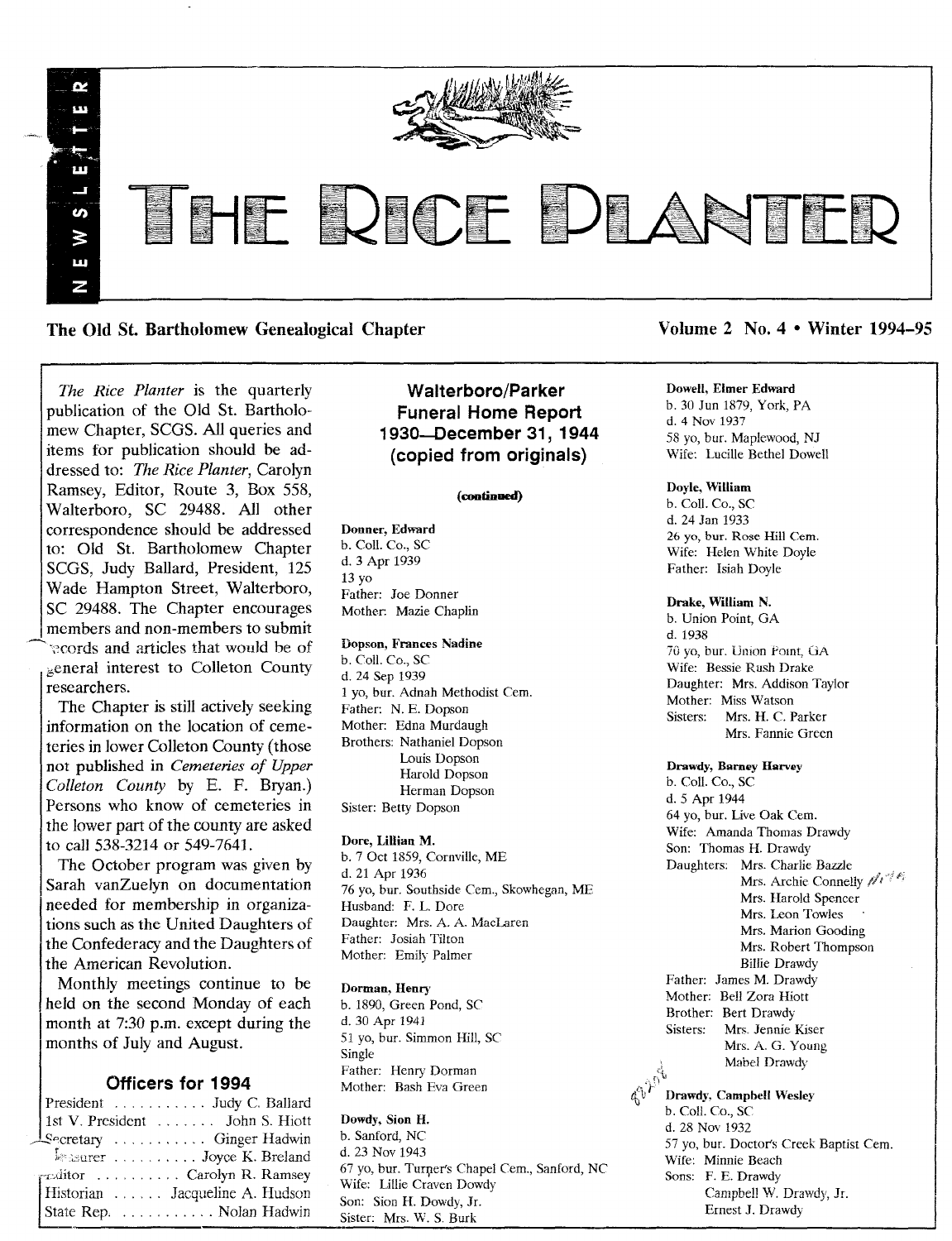Lucas Drawdy Daughters: Mrs. G. M. Rogers Lois Drawdy Sadie Drawdy Mrs. Alton N. Jones Father: James M. Drawdy Mother: Bell Zora Hiott

#### Drawdy, Johnnie Christoff

b. Call. Co., SC d. 17 Od 1935 23 yo, bur. Evergreen Christian Cem. Wife: Mazie Craven Drawdy Father: C. D. Drawdy Mother: Ella Sullivan Brothers: Clarence Drawdy L. C. Drawdy Sisters: Mrs. Avery Jones Rosalie Drawdy

## Drawdy, Joseph C.

b. Call. Co., SC d. 30 May 1933 74 yo, bur. Doctor's Creek Baptist Cern. Wife: Polly Bowers Drawdy Sons: R. L. Drawdy W. C. Drawdy Ivy Drawdy Daughters: Mrs. S. W. Crosby Mrs. J. D. Smyley Janie Drawdy Father: Isam Drawdy Mother: Elizabeth Adams Sisters: Georgia Clary Lula Lemacks

## Drawdy, Julius B.

b. Call. Co., SC d.5 Feb 1935 79 yo, bur. Ebenezer Methodist Cem. Wife: Mary Catterton Drawdy Sons: G. C. Drawdy N. C. Drawdy J. B. Drawdy, Jr. D. P. Drawdy Daughter: Mrs. J. H. Rogers Father: Peter Drawdy Mother: Elvira Smith Brother: P. W. Drawdy

## Drawdy, Lucas Heyward

b. 25 Jun 1904, Coil. Co., SC d. 13 Nov 1944 40 yo, bur. Doctor's Creek Baptist Cem. Single Father: Campbell Wesley Drawdy Mother: Minnie Beach Brothers: F. E. Drawdy E. J. Drawdy Campbell W. Drawdy, Jr. Sisters: Mrs. John Westbury Mrs. Alton N. Jones Mrs. Kenneth Padgett

## Mrs. Marian C. Nettles

# Drawdy, James Madison

b. Call. Co., SC d. 22 Apr 1939 84 yo, bur. Live Oak Cem. Widower of Bell Zora Hiott Sons: Barney Harvey Drawdy M. Bert Drawdy Sisters: Mabel Drawdy Mrs. M. H. Kiser Mrs. A. George Young

## Drawdy, Monnie Haskell

b. Call. Co., SC d. 4 Apr 1939 24 yo, bur. Pleasant Grove Baptist Cem. Single Father: W. H. Drawdy Mother: Lucy Linder Brothers: Curtis Drawdy Laurie E. Drawdy Sisters: Mrs. P. S. Langdale Marie Drawdy

## Drawdy, Wes

b. Call. Co., SC d. 24 Jul 1930 79 yo, bur. Ebenezer Methodist Cem. Widower Father: Louis Drawdy Mother: Nancy Smith

## Drew, Anna McTeer

b. ColI. Co., SC d. 6 Nov 1931 79 yo, bur. Stokes Cern. Widow of Jesse Drew, Sr. Sons: T. E. Drew Leland Overby Drew Jesse J. Drew Father: Eugene McTeer Mother: Tiny Smith

#### Drew, Leland Overby

b. 16 Jan 1893, Hendersonville, SC d. 3 Jun 1941, Columbia, SC 43 vo, bur. Stokes Cem. Wife: Elizabeth Moore Drew Sons: Leland Drew Jack Drew Daughter: Sara Elizabeth Drew Father: Jesse Drew, Sr. Mother: Anna McTeer Brother: T. E. Drew, Sr.

## Driggers, John

b. Call. Co., SC d. 26 Feb 1935 72 yo, bur. Pleasant Grove Cem. Widower of Mittie Bennett Driggers Son: Eddie F. Driggers Father: George Driggers

Mother: Mary Padgett Brothers: A. Driggers W. L. Driggers

## Driggers, Mittie E. b. Call. Co., SC

d. 30 Apr 1931 60 yo, bur. Live Oak Cern. Husband: John Driggers Son: Eddie F. Driggers Father: John Bennett Mother: Mary Rentz Brothers: F. C. Bennett John Bennett

## Driggers, Wilburn L.

b. Call. Co., SC d. 7 Feb 1941 65 yo, bur. Bedons Baptist Cem. Wife: Netha Frank Sons: W. H. Driggers C. G. Driggers Daughters: Mrs. F. L. Johnson Etherine Driggers Father: George Driggers Brother: Andrew Driggers

## Dubois, Mrs. G. Alton b. Call. Co., SC d. 11 Aug 1939 34 yo, bur. Tabor Methodist Cem. Husband: G. Alton Dubois Son: Harris Dubois Father: J. E. Hudson Mother: Harriett Herndon Brothers: F. W. Hudson Rufus Hudson Henry Hudson Sisters: Mrs. R. E. Fiske Mrs. H. N. Padgett

Mrs. R. C. Crosby Mrs. Bill Hoats Mrs. V. J. McDemott Mrs. W. E. Snip

## Dubois, James B. b. ColI. Co., SC d. 26 Jun 1938 12 yo, bur. Grace Advent Christian Cem. Father: C. B. Dubois Mother: Ronella Knight Risher Brothers: M. C. Dubois Harry Dubois Sisters: Kathryn Dubois Dorothy Dubois

DuBois, James Ervin b. Charleston Co., SC d. 24 Jun 1935 7 yo, bur. Tabor Methodist Cern. **DuBois, James Ervin**<br>
b. Charleston Co., SC<br>
d. 24 Jun 1935<br>
7 yo, bur. Tabor Methodist Cem.<br>
Father: G. A. DuBois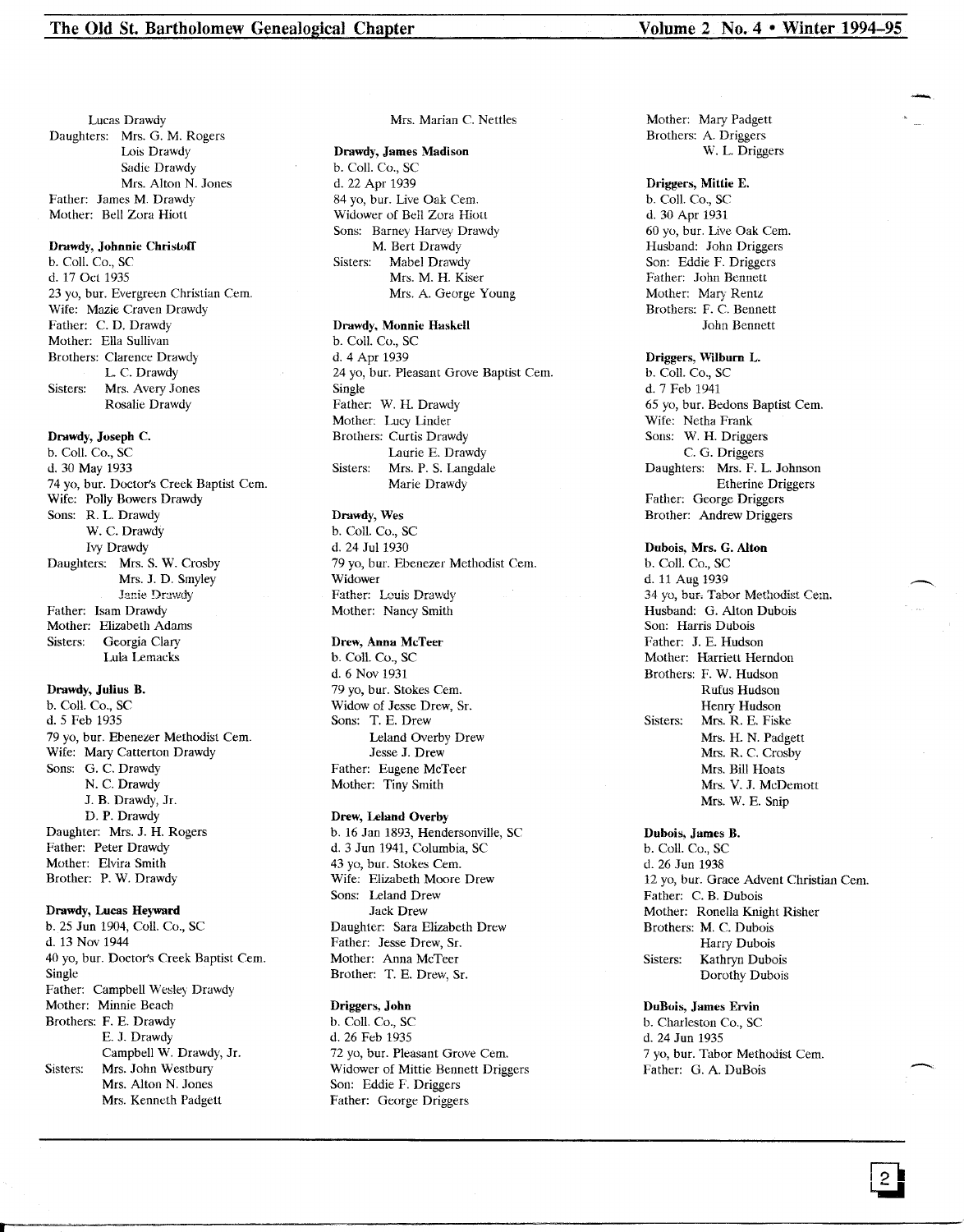Mother: Florrie Hudson Brother: Harris DuBois

## Dubois, Johnny Lee

b. Coli. Co., SC d. 24 Oct 1938 18 yo, bur. Bethel Methodist Cern. Father: R. L. Dubois Mother: Sarah Bryant Brother: Marshall Dubois Sisters: Mrs. Smith Padgett Inez Dubois Bessie Dubois

#### DuBois, Sarah Caldwell

b. Call. Co., SC d. 22 Mar 1943 68 yo, bur. Grace Advent Christian Cern. Widow of J. B. DuBois Stepsons: Clifton DuBois Asher DuBois Alton DuBois Baisden DuBois Daughter: Mrs. T. J. Hiers Stepdaughters: Mrs. J. H. Mattoon Mrs. Jack Riley Father: T. H. Caldwell Mother: Susan A. Marsh Brothers: T. H. Caldwell, Jr. C. J. D. Caldwell G. C. Caldwell W. D. Caldwell F. M. Caldwell E. R. Caldwell Sisters: Betty McMillan Mrs. J. M. Walker Emma Reeves Mrs. O. V. Padgett Mrs. E. B. Crosby

## DuBois, Versie

b. ColI. Co., SC d. 6 Dec 1937 52 yo, bur. Penile Methodist Cem. Husband: Charlie DuBois Son: Frank Bryant Father: Wash Duvett Mother: Ruth Smoak Brothers: John Duvett Clint Duvett Sister: Anna Duvett

## DuBoyce, William

b. Coli. Co., SC d. 28 Jul 1934 38 yo, bur. Stokes Cem. Wife: Hassie Rivers Father: William DuBoyce Mother: Rebecca Bogues

#### r""'9udle)', Charles Henry

'. unknown ~ d. 5 Dec 1944 92 yo, bur. Live Oak Cem. \Vidower of Lula Garris Daughter: Juanita D. Houston Father: C. B. Dudley Mother: Frances Kolinsky Brother: D. C. Dudley Sisters: Nettie Frye Effie Huskith

## Dudley, Lula Garris

b. Call. Co., SC d. 5 Jul 1942 63 yo, bur. Live Oak Cem. Husband: C. H. Dudley Father: A. B. Garris Mother: Elizabeth Miley Brother: Abner Garris Sister: Mrs. Tom Berry

## Duncan, Bobbie M.

b. Homestead, FL d. 21 Aug 1936 13 yo, bur. Rock Hill Cem. Father: B. M. Duncan Mother: Blanch Thomasson

## Duncan, Emily Anne

b. Miami, FL d. 21 Aug 1936 16 yo, bur. Rock Hili Cem. Father: B. M. Duncan Mother: Blanch Thomasson

#### Dunn, Silas Wright

b. NY State d. 28 May 1943 87 yo, bur. Pine Hill Cem., Morristown, NY Widower of Eunice Gibson Dunn Father: Joseph Dunn Mother: Angelica Clute Brother: B. F. Dunn

## DuRant, Carlton Abraham

b. Coli. Co., SC d. 23 Jun 1942, Cottageville, SC 56 yo Wife: Claudia Mae Youmans DuRAnt Son: Carlton 1. DuRant Daughter: Grace Rebecca DuRant Father: Henry DuRant Mother: Janie Ackerman Brother: Harry DuRant Sister: Mrs. P. M. Buckner

## DuRant, Charles Edgar

b. Cottageville, SC d. 26 Apr 1942, Orangeburg, SC Widower of Claire Smith Father: W. A. DuRant Mother: Elizabeth Ackerman Brothers: A. L. DuRant C. O. DuRant

Sisters: Mrs. A. V. Willis Alef DuRant

#### DuRant. Elizabeth Rebecca Ackerman

b. ColI. Co., SC d. 17 May 1938 76 yo, bur. Cottageville Cem. Widow of W. A. DuRant Sons: C. E. DuRant A. L. DuRant C. O. DuRant Daughters: Mrs. A. V. Willis Alef DuRant Father: Stephen Ackerman Mother: Sarah Dandridge Brother: G. W. Ackerman

## Durham. Carl Mollar

b. Orlando, FL d. 20 Jul 1934 29 yo, bur. Green Pond Methodist Cem. Wife: Eva Watts Durham Son: Carl M. Durham, Jr. Father: J. W. Durham Mother: Elizabeth Atkinson Brothers: Ralph Durham Earl Durham Cecil Durham Sister: Frances Durham

## Durham, Newell Elizabeth

b. 24 Sep 1932, Coli. Co., SC d. 21 Feb 1934 1yo, bur. Green Pond Methodist Cem. Father: Carl Mollar Durham Mother: Eva Watts Brother: Carl M. Durham, Jr.

#### Easterlin, Edwin Egerton

b. Orangeburg Co., SC d. 19 Jun 1935 82 yo, bur. Bedons Baptist Cem. Widower of Josephene Sanders Easterlin Sons: Edwin E. Easterlin D. J. Easterlin H. L. Easterlin Daughters: Mrs. R. B. Koger Mrs. E. P. Carter Edith Easterlin Father: Howell Easterlin Mother: Mary Cox Sisters: Gertrude Reed Betty Ashe

## Easterlin, Hue Blair

b. 26 Mar 1915, ColI. Co., SC d. 2 Oct 1936 21 yo, bur. Live Oak Cem. Single Father: J. D. O. Easterlin Mother: Annie Robertson Brothers: J. G. Easterlin J. C. Easterlin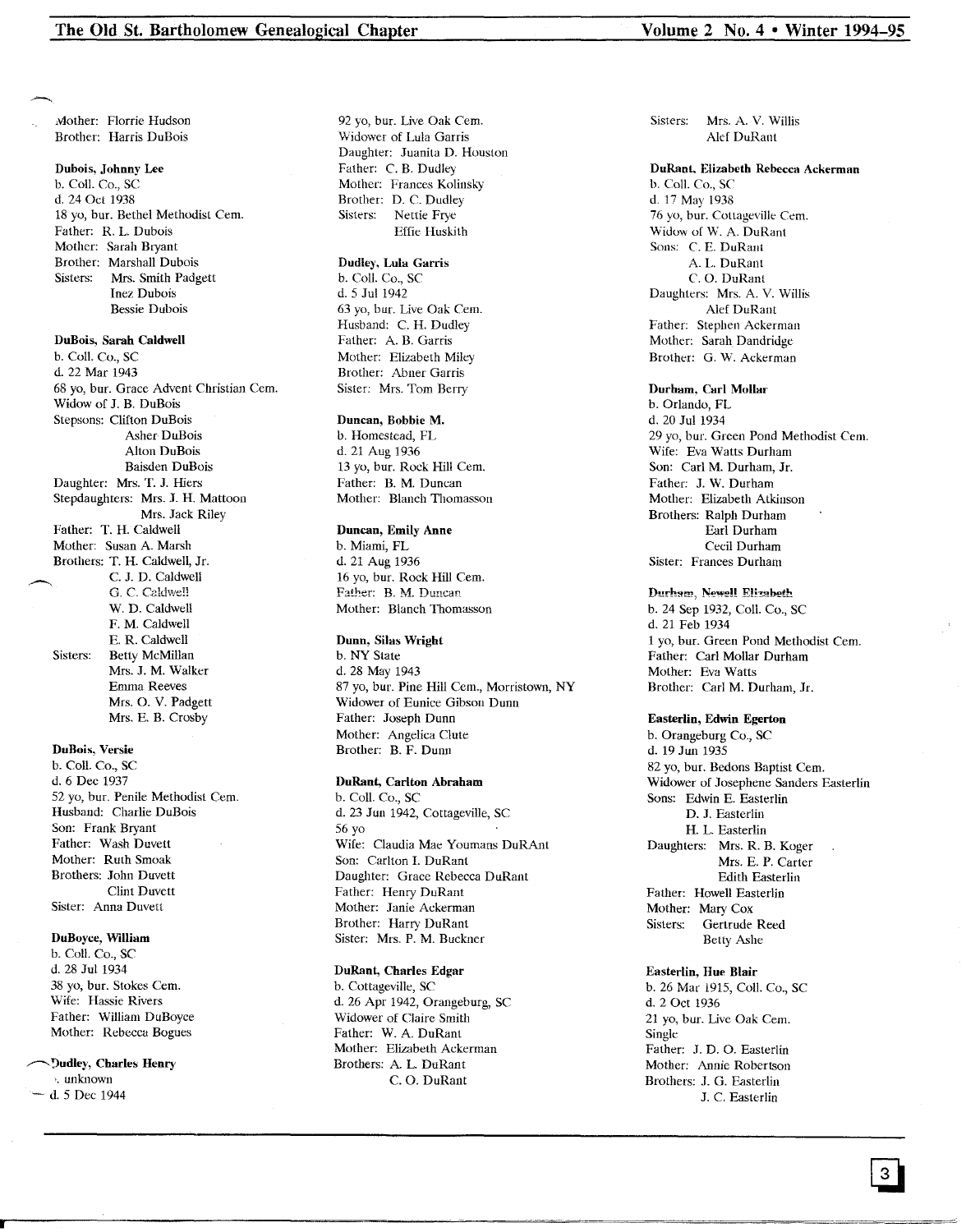C. B. Easterlin T. G. Easterlin G. G. Easterlin Sisters: Mrs. J. H. Biggs Mrs. Fred Johnson Mrs. Frank Hughes Mrs. Jesse Drew Mrs. J. H. Melton Genevieve Easterlin

## Easterlin, Mary Elizabeth Risher

b. Coli. Co., SC d. 13 Feb 1938 77 yo, bur. Providence Cem. Husband: W. B. Easterlin Sons: W. L. Easterlin J. B. Easterlin C. A. Easterlin Daughters: Mrs. L. R. Brooks Mrs. A. F. Butler Mrs. D. W. Gregg Father: Benjamin L. Risher Mother: Elizabeth Rasor

## Edenfield, S. Mercer

b. Sylvania, GA d. 11 Oct 1941, Florence, SC 55 yo, bur. Live Oak Cern. Wife: Maud Beach Edenfield Daughters: Evelyn Edenfield Ruth Beach Sisters: Mrs. Herman Ban Essie Cleland

## Edwards, Everett

b. White Hall, SC d. 17 Aug 1936 25 yo, bur. Zion Cemetery Father: Paul Edmond

## Edwards, Sam

b. Call. Co., SC d.2 Feb 1936 65 yo, bur. near Green Pond, SC Single

#### Ehrhardt., James Benedict

b. Bamberg Co., SC d.3 Mar 1935 43 yo, bur. Ehrhardt Cem. Wife: Mary Ruth Groseclose Sons: Jacob Bittle Ehrhardt Ben Groseclose Ehrhardt Daughters: Margaret Frances Ehrhardt Ruth Jane Ehrhardt Father: Jacob Ehrhardt Mother: Catherine Cline Brother: Jacob Lyles Ehrhardt Sisters: Mrs. F. H. Copeland Mrs. O. D. Ritchie Mrs. J. P. Griffin

## Eis, Ralph Wayne

b. Utica, OH d. 11 Nov 1937 14 yo, bur. Evergreen Cem. Father: L. F. Eis Mother: Mary Fickel

## Eis, Roger Dean

b. Utica, OH d. 10 Nov 1937 8 yo, bur. Evergreen Cem. Father: L. F. Eis Mother: Mary Fickel Brothers: Robert Eis Harold Eis Wayne Eis Roland Eis Sisters: Leona Eis Betty Eis Thelma Eis

## Ellinghaus, Nicholas

b. Baltimore, MD d. 10 Sep 1932 45 yo, bur. Baltimore, MD Single Sister: Julia A. Ellinghaus

#### Elliott, Moses

b. 1919, Call. Co., SC d. 5 Apr 1941 21 yo, bur. Cyprus Creek Oak Grove Cern. Single Father: Webster Elliott Mother: Carrie Rivers

## Ely, Charles Richardson

b. 13 May 1888, Clevland, OH d. 9 Oct 1944 56 yo, bur. Cleveland, OH Wife: Margaret Reynolds Ely Son: Charles Reynolds Ely Daughters: Mrs. W. G. Dale, Jr. Mrs. J. J. Troughton Father: Charles A. Ely Mother: Catherine Richardson Brother: Thomas Ely<br>Sisters: Irene Payne Irene Payne Mrs. Arthur Renner Mrs. Bell Rau

## Escoffier, Hattie Gaynell Warren

b. ColI. Co., SC d. 16 Jul 1939 24 yo, bur. St. Johns Baptist Cem., Ehrhardt, SC Husband: Leroy Wilson Escoffier Father: H. B. Warren Mother: Rosa R. Richardson Brothers: Arthur Warren C. M. Warren A. W. Warren Sisters: Mrs. H. B. Linder Mrs. Henry Chasserau Mrs. Blanchard Barnes

#### Mrs. R. W. Escoffier

Eubanks, J. C. b. Aiken Co., SC d. 5 Jul 1931 bur. Live Oak Cem. Wife: Banner Eubanks

#### Ervin, Laurie Nelson

b. 9 Apr 1908, Williamsburg Co., SC d. 25 Dee 1943, Beaufort Co., SC 35 yo, bur. Indian River Presbyterian Cem. Wife: Carrol Stackhouse Ervin Sons: Laurie Ervin, Jr. Marvin Ervin Father: S. J. Ervin, Sr. Mother: Effie Rose Ervin Brother: S. J. Ervin Sister: Mrs. F. W. Hayes

# Evans, Amanda

b. 27 Apr 1888, Call. Co., SC d. 2 May 1942 54 yo, bur. Evergreen Christian Cem. Husband: Joe Evans Sons: Dowling Evans Luther Evans Johnnie Evans Willie Evans Shuler Evans Daughters: Mrs. Herman Hiers Mrs. Earl Simmons Annie Ruth Evans Father: John Groves Mother: Harriett Bagel

#### Evans, Arthur

b. Call. Co., SC d. 19 Jan 1942 64 yo, bur. Evergreen Christian Cem. Wife: Lillie Humphery Evans Sons: Brant Evans R. D. Evans Opedalis Evans Daughter: Jewel Evans Father: Charlie Evans Mother: Emma Hiott Brothers: Charles Evans Swinton Evans Harlston Evans Tutor Evans Levy Evans Sisters: Mrs. Jake Ritter Mrs. Stanley Wilson

## Evans, Charlie

b. Call. Co., SC d. 13 Nov 1934 89 yo, bur. Evergreen Christian Cem. Wife: Emma Hiott Evans Sons: Charlie Evans Arthur Evans Swinton Evans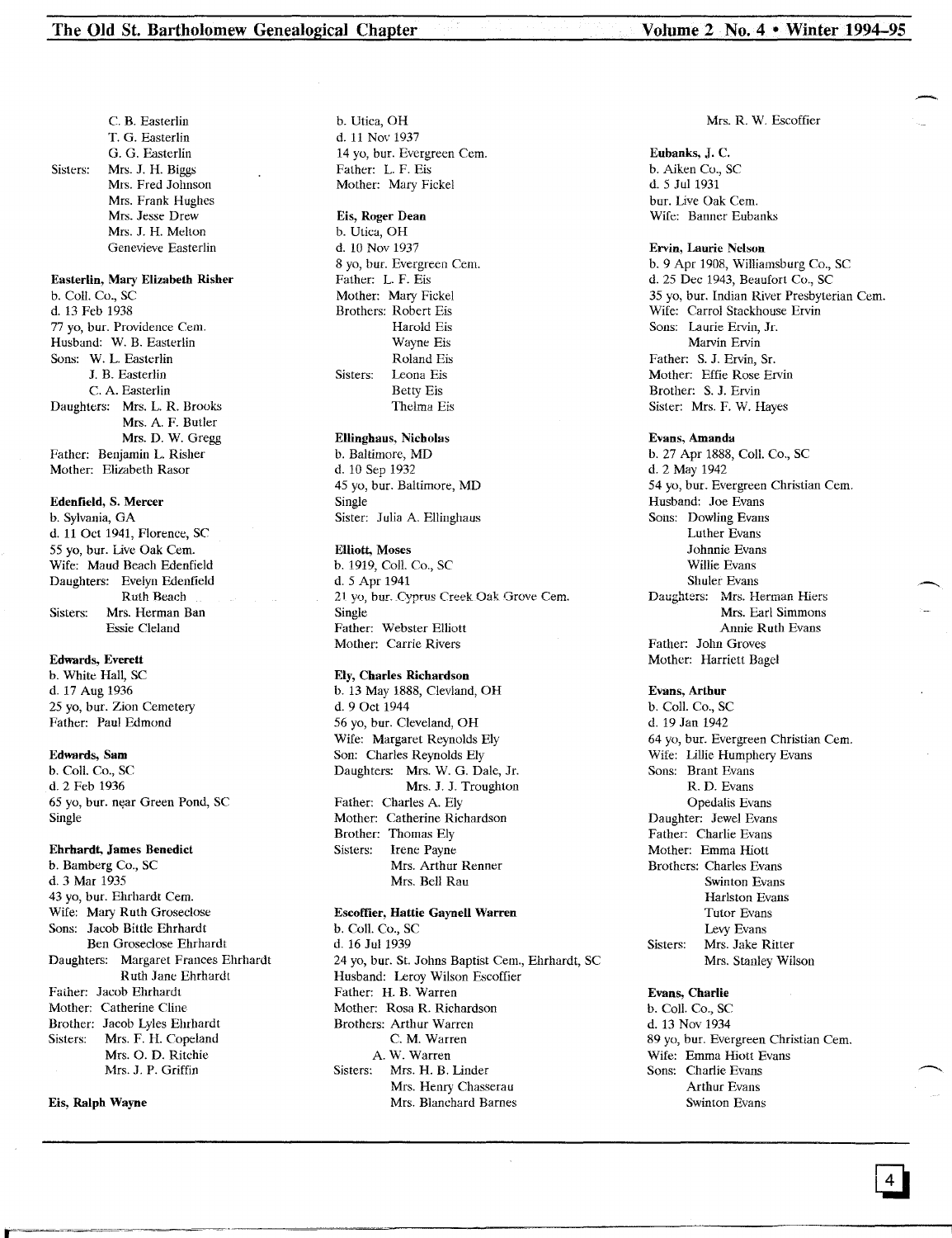~\

Harlston Evans Tutor Evans Lery Evans Daughters: Mrs. Jake Ritter Mrs. Jacob Crosby Father: John Evans Mother: Mary Hiott

#### Evans, Emma

b. Call. Co., SC d. 23 Jul 1935 93 yo, bur. Evergreen Christian Cem. Widow of Charlie Evans Sons: Charlie Evans Arthur Evans Swinton Evans Harlston Evans Lery Evans Tutor Evans Daughters: Mrs. Jake Ritter Mrs. Jake Crosby Father: Joe Hiott Half-sister: Mrs. Lou Saunders

## Evans, Ernest

b. Call. Co., SC d. 9 Apr 1942, Columbia, SC 60 yo, bur. Evergreen Christian Cern. Wife: Florrie Evans Sons: Parker Evans J. A. Crosby Oscar Crosby Charlie Delong Daughter: Ernestine Evans

#### Ervin, Robbie

b. 1911, Call. Co., SC d. 1 Feb 1942 31 yo, bur. Heyward Cem. Wife: Marie Ervin Father: Charles Ervin Mother: Laura Ervin

#### Farber, Paul lincoln

b. Philadelphia, PA d. 19 Jun 1940 23 yo, bur. Philadelphia, PA Single Father: Hillel Farber Mother: Bessie Heller Brothers: Harris Farber David Farber Solomon Farber Sisters: Mrs. Samuel Schwartz Sarah Farber Fay Farber Diane Farber

#### Farmer, Arthur

b. Call. Co. SC d. 29 Jul 1935 54 yo, bur. Live Oak Cern. Single

Father: Charlie H. Farmer Mother: Catherine Warren Sister: Mrs. A. L. Cunningham

## Farrell, Jewell Inez

b. Call. Co., SC d. 16 Feb 1936 30 yo, bur. Live Oak Cem. Single Father: Walter Farrell Mother: Georgia Hiott

#### Faulkenstein, Hannah Stokes

b. 2 Mar 1883, Call. Co., SC d. 16 Sep 1940 57 yo, bur. Live Oak Cem. Widow of Fred Faulkenstein Daughter: Annie Louise Faulkenstein Father: Alfred E. Stokes Mother: Annie E. Hill Brother: L M. Stokes Sisters: Mrs. J. A. Ackerman Mrs. C. P. Fishburne, Sr.

### Fender, Baby Girl

b. 22 Dec 1940, Walterboro, SC d. 22 Dee 1940 Father: Stokes Fender Mother: Leona Smoak Fender

b. Coll. Co., SC d. 20 Oct 1936 19 yo, bur. Bethel Church Cern. Single Father: D. W. Fender Mother: Lula I. Preacher Sister: Mrs. C. H. Beaulieu

Fender, Carey Daniel b. 14 Oct 1883, Call. Co., SC d. 8 Nov 1942 60 yo, bur. Peniel Baptist Cern.  $q \gamma \iota^{\mathcal{O}}$  Single Father: Joel W. F. Fender Mother: Malisie Varnadoe Brother: David Fender.<br> $9,3^{\text{?}}$ <sup>10</sup> Sisters: Mrs. C. H. Hiott Florrie Fender.

## Fender, Cora Bell

b. 1899, White Springs, FL d. 30 Nov 1940 41 yo, bur. Live Oak Cem. Husband: L A. Fender Sons: Louis E. Fender J. Willie Fender J. Otis Fender Luder A. Fender Hubert B. Fender Tommy D. Fender Daughter: Mrs. M. T. Davis Father: Ben Dewitt

Fender, Buna Eleas ..... 100 Mother: Nancy Breland Mother: Mattie Smith Brother: Carl Dewit Mrs. Harvey Crosby Mrs. Maynard Cordell Mrs. J. B. Adams Sisters:  $\mathcal{L}_{\mathcal{L}}$  $_{\odot}$  render, Harriett Louis \\; b. Call. Co., SC d. 26 May 1932 63 yo, bur. Fender Cem. Husband: J. B. Fender Sons: LeRoy Fender John E. Fender Thomas Fender W. C. Fender Harvey B. Fender J. Melvin Fender Daughter: Gertrude Fender Father: C. W. Breland Fender, Jacob Quillie b. Call. Co., SC d. 19 Apr 1934 72 yo, bur. Doctor's Creek Baptist Cern. Wife: Mary Ann Hollin Fender Sons: J. W. Fender H. C. Fender N. Q. Fender R. R. Fender Daughter: Mrs. J. G. Oquinn Father: Ransom Fender Mother: Miss Bishop Brothers: J. B. Fender G. C. Fender W. D. Fender Sisters: Mrs. B. G. Hiott Mrs. J. W. Avant  $U_{\alpha\beta}$ Fender, Ernest Floyd b. Call. Co., SC d. 11 Jun 1940 37 yo, bur. Mt. Carmel Methodist Cern. Single Father: Henry J. Fender Mother: Carrie Drawdy Brothers: Eddie W. Fender Kenneth Fender Sister: Mrs. Milton Smith

#### Fender, Jimmie Smith

b. Call. Co., SC d. 11 May 1934 4 yo, bur. Doct01'S Creek Baptist Cem. Adopted Father: H. C. Fender Adopted Mother: Edna Fennell

#### Fender, John Brook

b. ColI. Co., SC d. 10 Sep 1935 71 yo, bur. Fender Cem. Widower of Harriett Louisa Breland Fender Sons: LeRoy Fender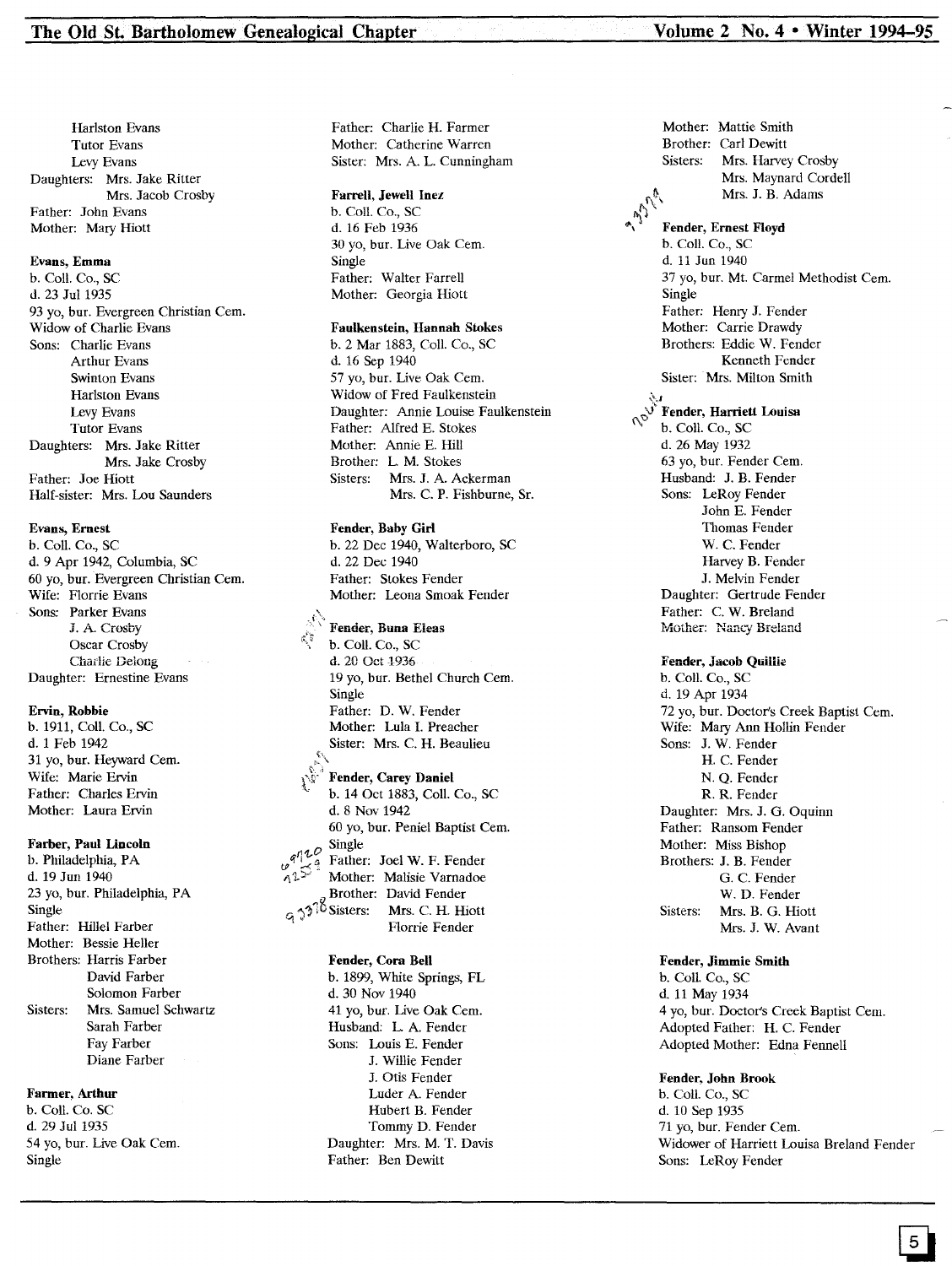John E. Fender Tom Fender W. C. Fender Harvey B. Fender J. Melvin Fender Daughter: Gertrude Fender Father: Ransom Fender Mother: Miss Bishop Brothers: G. C. Fender D. W. Fender Sisters: Mrs. B. G. Hiott Mrs. J. W. Avant

## Fender, Elizabeth "Lizzie" Dodd

b. Call. Co., SC d. 20 Oct 1944 78 yo, bur. Fox Cem. Widow of Thomas Daniel Fender Stepsons: John H. Fender T. Sloan Fender Walter D. Fender Stepdaughters: Mrs. R. C. Bolen Mrs. R. S. Wise Mrs. M. M. Bateman

Fender, Sarah Pauline Avant b. Call. Co., SC d. 16 Jun 1937 52 yo, bur. Doctor's Creek Baptist Church Husband: W. D. Fender Sons: T. B. Fender Harly Fender Daughters: Mrs. G. F. Rickenbaker Mrs. Mack Avant Father: 'Barnwell Avant Mother: Annie Beach Brothers: Barnwell Steven Avant J. W.Avant Harvey C. Avant Eugene B. Avant Ivey H. Avant Lee T. Avant Ben Clecklon Avant Half brother: J. M. Avant Half sister: Mrs. C. Sauls

Fender, Thomas Daniel b. Barnwell Co., SC d. 14 Apr 1938, Meggetts, SC 73 yo, bur. Sardis Methodist Cern. Wife: Elizabeth Dodd Fender Sons: John H. Fender T. Sloan Fender W. D. Fender Daughters: Mrs. R. C. Bolen Mrs. R. S. Wise Mrs. M. M. Bateman Father: Jake Fender Mother: Mary Rhode Half brother: John Fender Half sisters: Hattie Strickland Mrs. Bartow Robinson Fennell, Frank S.

b. Hampton Co., SC d. 4 Oct 1935 48 yo, bur. Doctor's Creek Baptist Cern. Married Son: Elwood Fennell Daughters: Mrs. D. C. L. Beach Doris Fennell Father: Samuel Joseph Fennell Mother: Janie Walsh Brother: George Fennell

#### Fennell, George Walter

b. Hampton Co., SC d. 28 Jan 1942 56 yo, bur. Live Oak Cem. Wife: Ruth Driggers Sons: George Wylie Fennell Edgar S. Fennell Walter Fennell Herbert Fennell Thomas Fennell Laurie Fennell Daughter: Mrs. J. E. Shell Father: Samuel Joseph Fennell Mother: Janie Walsh

## Fennell, Henry Lorenza

b. Hampton Co., SC d.5 Sep 1940 68 yo, bur. Mt.Carmel Cern., Hampton Co. Wife: Sarah Alive Garvin Fennell Sons: W. H. Fennell W. K. Fennell Daughters: Mrs. W. H. Priester Mrs. H. C. Fender Mrs. L. M. Hull Father: Seth Fennell Mother: Susan Elizabeth Ihley Sister: Mrs. L. I. Kinsey

## Fennell, Janie E. Liza Walsh

b. Hampton Co., SC d. 4 Nov 1930 73 yo, bur. Doctor's Creek Baptist Cern. Husband: Samuel Joseph Fennell Sons: Frank S. Fennell George W. Fennell Father: Edmond Walsh Mother: Miss Horton

## Fennell, Samuel Joseph

b. Hampton Co., SC d. 22 Feb 1931 71 yo, bur. Doctor's Creek Baptist Cern. Widower of Janie E. Liza Walsh Sons: Frank S. Fennell George W. Fennell Father: J. Seth Fennell Mother: Susan Elizabeth Ihley Brother: Henry L. Fennell<br>Sisters: Mrs. L. I. Kinsev Mrs. L. I. Kinsey Ida Price

#### Laura Mason

#### Fennell, Sandra Ruth

b. Coli. Co., SC d. 2 Nov 1944 2 yo, bur. Live Oak Cern.  $a_33$ <sup>7</sup>l<sup>2</sup> Father: Edgar S. Fennell  $q_3^2$ <sup>1</sup> Mother: Annie Roberts<br>Brothers: George Fennell كه جهود Edgar Fennell<br>كه جهود Edgar Fennell Sister: Bobby Ann Fennell

#### Ferguson, Bennie C.

b. Call. Co., SC d. 9 Nov 1936 42 yo, bur. Meeting House Cem. Wife: Elizabeth Weeks Ferguson Sons: A. B. Ferguson Ruben Ferguson John Henry Ferguson Ralph Ferguson Daughters: Caroline Surofchek Anna Bell Ferguson Father: Bennie Ferguson Mother: Caroline Bridge<br>Sisters: Barbery Fergus Barbery Ferguson Mrs. G. C. Savage Mrs. W. A. Patrick

## Fergerson, Emmit, Jr.

b. Coil. Co., SC d. 19 Jun 1944 2 yo, bur. Meeting House Cern. Father: Emmit Fergeson Mother: Blanche Elizabeth Fergerson

#### Ferguson, William Thomas

b. Call. Co., SC d. 17 Feb 1944 88 yo, bur. Maple Cane Baptist Cem. Widower Sons: T. O. Ferguson D. G. Ferguson Daughter: Mrs. J. W. Creel Father: Daniel Ferguson

(to be continued)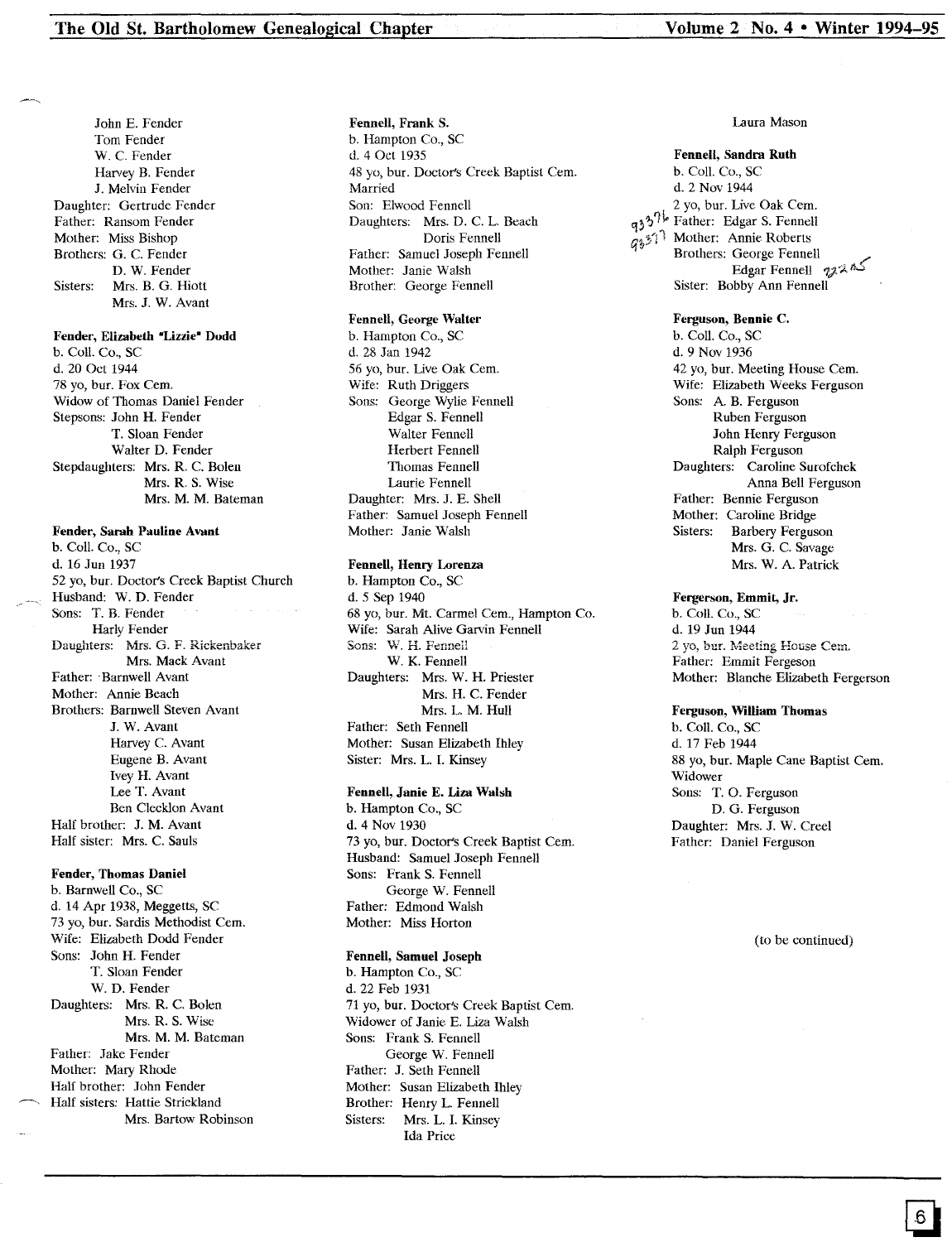The Old St. Bartholomew Genealogical Chapter Volume 2 No. 4 • Winter 1994-95

# **Excerpts from the Colleton News • 1907-1910**

(extracted by Doris M. Lucas)

## **MARRIAGES**

Cheary CROSBY and M. ROBERTSON were married on August 20, 1908. She is the daughter of John Crosby of Stokes.

Mr. BLUER and Miss HILL of Round 0 were married. She is the daughter of Mr. and Mrs. P. S. Hill.

Edith PROVEAUX, the daughter of Archie Proveaux of Black Creek, was wed to William O'BRY AN on Saturday, September 26, 1908.

Miss Gaddie BRELAND of Doctors' Creek and Milford SANDERS of Ritter were married on Sunday, October 11, 1908.

Ibbie SANDERS, the daughter of Mr. and Mrs. Sam Sanders of Stokes and Joseph ACKERMAN of Cottageville were recently wed.

On Wednesday, October 14, 1908, Maude MCTEER and Eugene DREW were married.

Bessie Ray LEE of Ellenton and Anderson Adger STOKES, son of Mr. and Mrs. G. W. Stokes of Walterboro, were recently wed.

...,....-.....,., harlotte REEVES of Centerville and Frank CUMMINGS of Denmark were recently married. She is the daughter of Mr. and Mrs. P. N. Reeves. The couple will live in Denmark.

Amanda GASSOWAY and Hampton HICKMAN were married on December 17, 1908. Until that afternoon they had never met, only corresponded.

## **BIRTHS**

Miles Arthur BEACH was born on March 13, 1909. His parents are Mr. and Mrs. A. Kistler Beach

Printed in April 7, 1909, edition of the paper: A daughter was born to Thomas P. MURRAY.

A son was born to E. A. TERRY.

## Deaths

Printed in July 21, 1908, edition of the paper: Jack HIOTT of Stokes died on Sunday. He was about 65 years old.

On July 27, 1908, B. G. O'BRYEN, 73 years old, died at the home of his daughter, Mrs. B. G. HUGGINS.

Mrs. Elias CROSBY died on Sunday, September 27, 1908. She was buried at Pine Grove Baptist Church.

~Tenry A. LOWRY of Sumter, formerly of Walterboro, died Friday night, September 25, 1908. Surviving are the widow and one  $_{\sim}$  son, C. A. Lowry.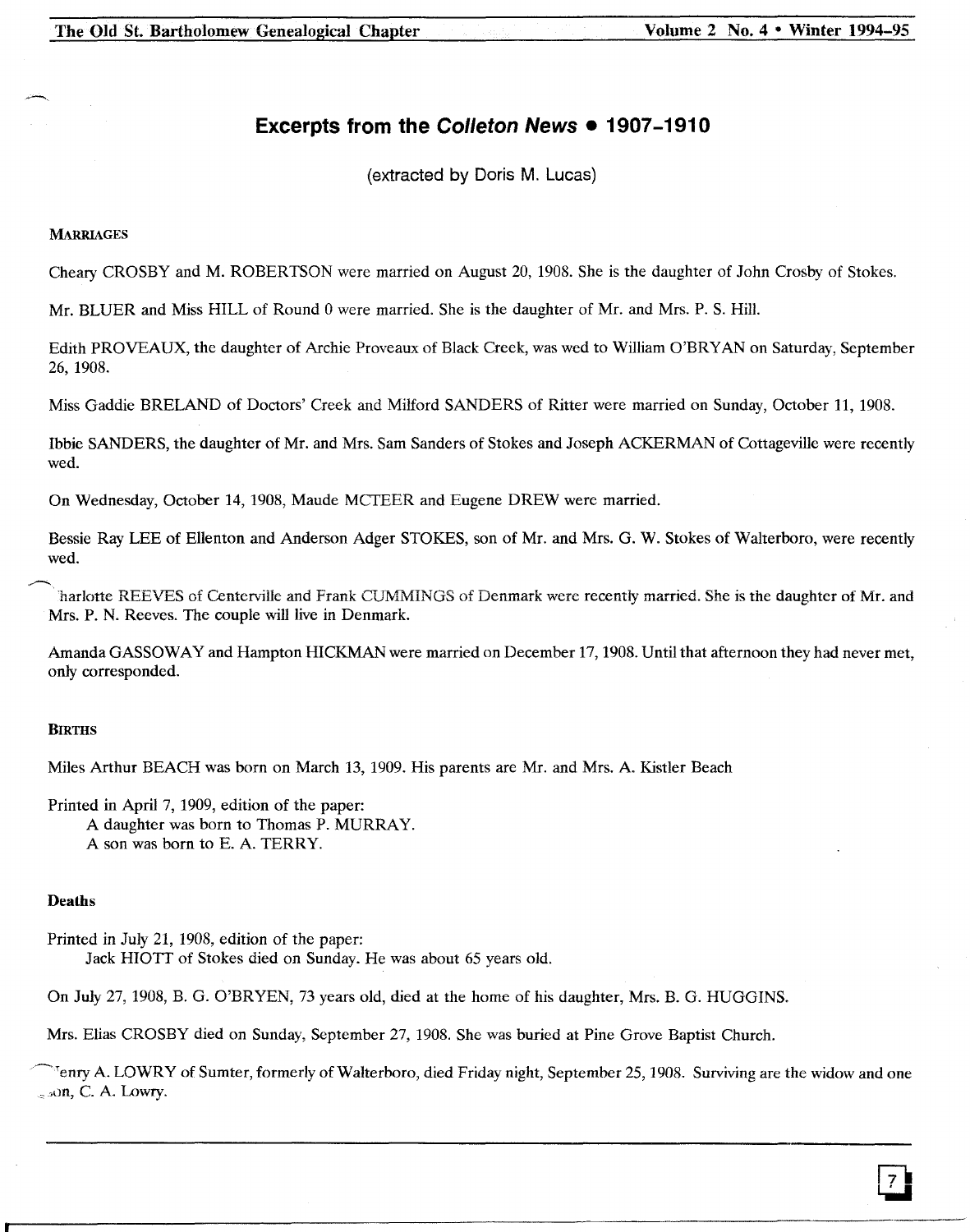

# **BEARD (BAIRD), BARTH (BART)**

John N. Beard, 101 Tamassee Drive, Clemson, SC 29631-1840

Seeking information concerning the village of CHEHAW which was at or near Wiggins. Specifically, looking for information about John Christopher BEARD (BAIRD) and where he was born. He was of German heritage and was probably christened Johann Christo BARTH (BART). He died in or near Chehaw in 1767. He was a tailor and a rice planter.

Has old U.S. Geological Survey map which shows Bear Island as being Beard's Island. Other families living in Chehaw and connected to him were: JOULEE, WELLS, HOLMON, and BOSWOOD.

# **SYKES, WAY, DUPONT, CARTER, BEACH**

Charles R. Sykes, Jr., 1568 Lenox Road, NE, Atlanta, GA 30306 (404) 607-8618

Interested in receiving information on the following families: R. Beadon BEACH (1826-1903), Amantha BEACH (?-1870), George Albert BEACH (1857-1939), CARTER, DUPONT, SYKES, and WAY.

Particularly interest in any information on his grandfather Allie V. (probably Vernon) SYKES who was born 14 June 1870 in Virginia and married Mary WAY (daughter of Captain George W. Way and Emily Elizabeth BEACH) on 11 October 1891 in Colleton County. He died 25 October 1924 in Colleton County and is buried in Zion Baptist Church cemetery.

# **GRANT, GRAVES, WESTON, HUBBARD**

Stephanie F. Harrington, 510 Fifth Avenue, South, Surfside Beach, SC 29575

Researching GRANT (Stephen Grant died during Revolutionary War in Colleton County) in Colleton and Horry Counties, GRAVES (Elizabeth Graves was born in Walterboro in 1787) in Colleton County and nearby, WESTON (Frank and daughter Abigail R., born 28 August 1813) in John's Island area, and HUBBARD (Richard Hubbard married Rebecca Grant) in South Carolina and Savannah, GA.

# **EDWARDS, DESAUSSURE, WARREN**

James A. Gabel, 2556 Lindsey Drive, Rapid City, SD 57702-4758

Would greatly appreciate any information on Lucy Rion EDWARDS born in Walterboro 26 on February 1887 to Lawrence Warren Edwards (1863-?) and Lucy Tenney RION (1866-1940).

(904) 743-4084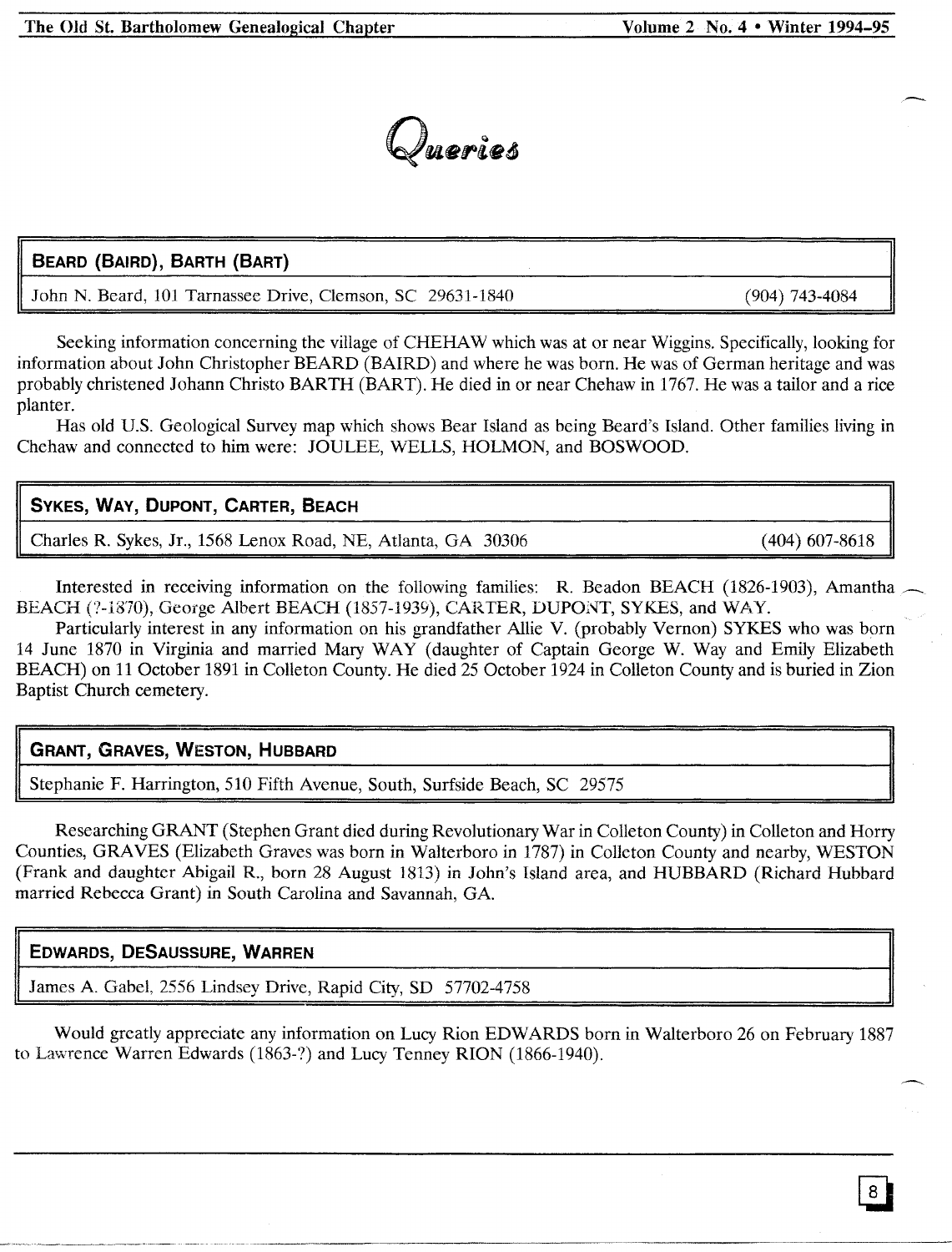# **MEMBERSHIP INFORMATION**

Surnames from members' charts will be published as received. If you have not sent your pedigree chart-do so soon.

# **WELCOME, NEW MEMBERS!**

NANCY PADGETT BERGMARK, P. O. Box 1354, Walterboro, SC 29488

JAMES M. BURRESS, 166 River Run Road, Middletown, RI 02842

JEAN W MARTIN, 4259 Heath Road, Jacksonville, FL 32277

BILLIE F. MORRIS, 166 Maple Road, Lexington, SC 29073

LARRY ULMER, 2917 Woodway Lane, Columbia, SC 29223

c./JUDY CROSBY WILLIAMS, 3623 Traveler Lane, Columbia, SC 29209



A new resource for Florida researchers is Florida Vital Statistics Combined Indexes. This series contains microfiche indexes listing Florida Deaths from 1877- 1991, marriages from 1927-1991, and divorces from 1927-1991 for which a certificate is on file in the Florida office of Vital Statistics. This material will be available at the LDS Family History Centers soon.